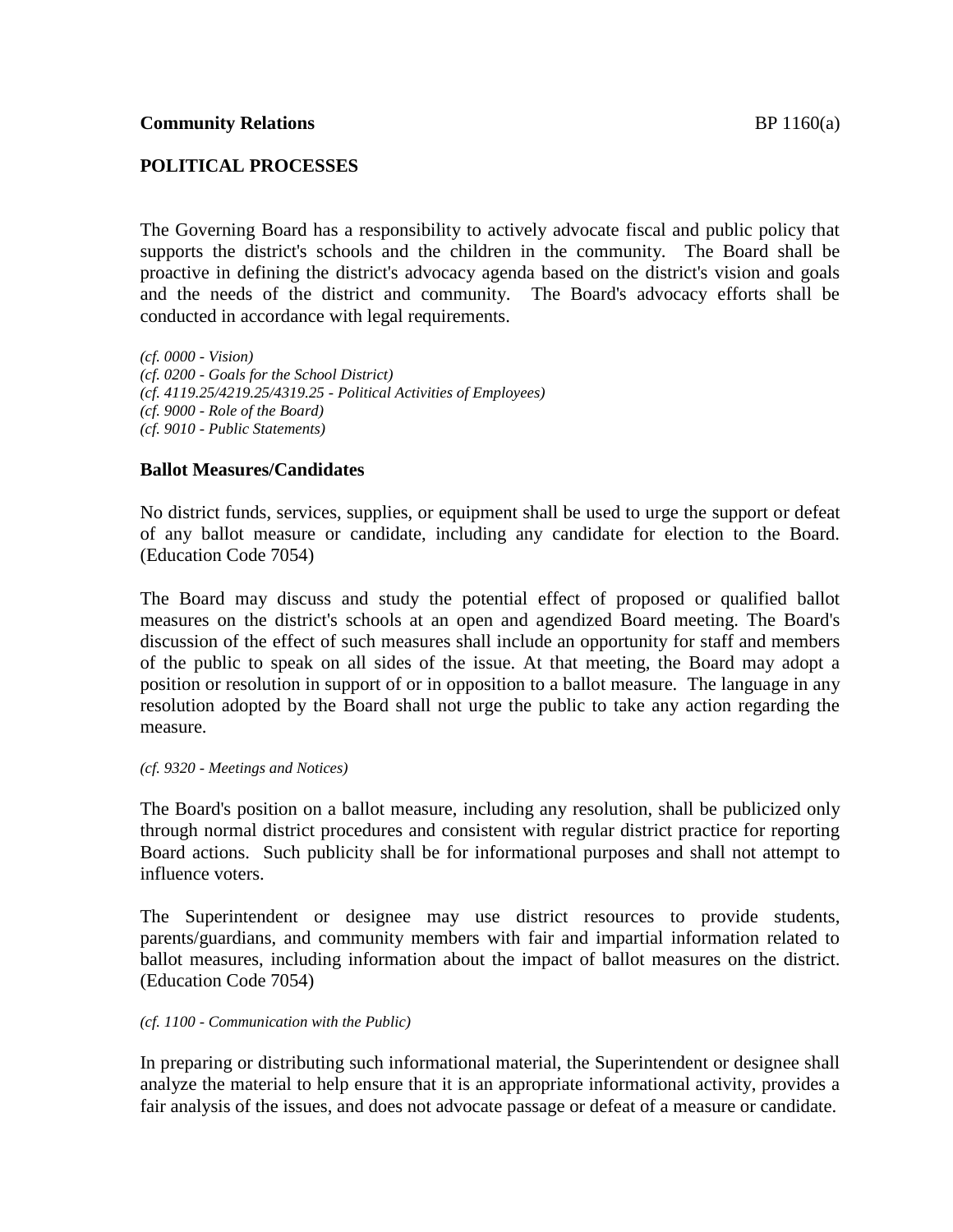## **POLITICAL PROCESSES** (continued)

District resources, including email or computer systems, shall not be used to disseminate campaign literature. In addition, district resources shall not be used to purchase advertisements, bumper stickers, posters, or similar promotional items that advocate an election result or urge voters to take any action in support of or in opposition to a measure.

#### *(cf. 1325 - Advertising and Promotion)*

Political activity related to district bond measures shall, in addition to the above, be subject to the following conditions:

- 1. The Superintendent or designee may research, draft, and prepare a district bond measure or other initiative for the ballot, but shall not use district resources to influence voters or otherwise campaign for the measure.
- 2. Upon request, Board members and district administrators may appear at any time before a citizens' group to explain why the Board called for an election on a bond measure and to answer questions. (Education Code 7054.1)

If the presentation occurs during working hours, the employee representing the district shall not urge a citizens' group to vote for or against the bond measure.

3. The Board or any individual Board member may file a written argument for the ballot that is either for or against any school measure. (Elections Code 9501)

## **Legislation**

The Board's responsibility as an advocate for the district may include lobbying and outreach at the state, national, and local levels. The Board and Superintendent or designee shall work to establish and maintain ongoing relationships with elected officials, community leaders, and the media in order to communicate district positions and concerns.

*(cf. 7131 - Relations with Local Agencies)*

The Board and Superintendent shall develop an advocacy action plan to define expectations and responsibilities. This plan may include, but is not limited to, legislative priorities, strategies for outreach to the media and community, development of key messages and talking points, and adoption of positions on specific legislation, regulations, or budget proposals.

*<sup>(</sup>cf. 1020 - Youth Services)*

*<sup>(</sup>cf. 1112 - Media Relations)*

*<sup>(</sup>cf. 1400 - Relations Between Other Governmental Agencies and the Schools)*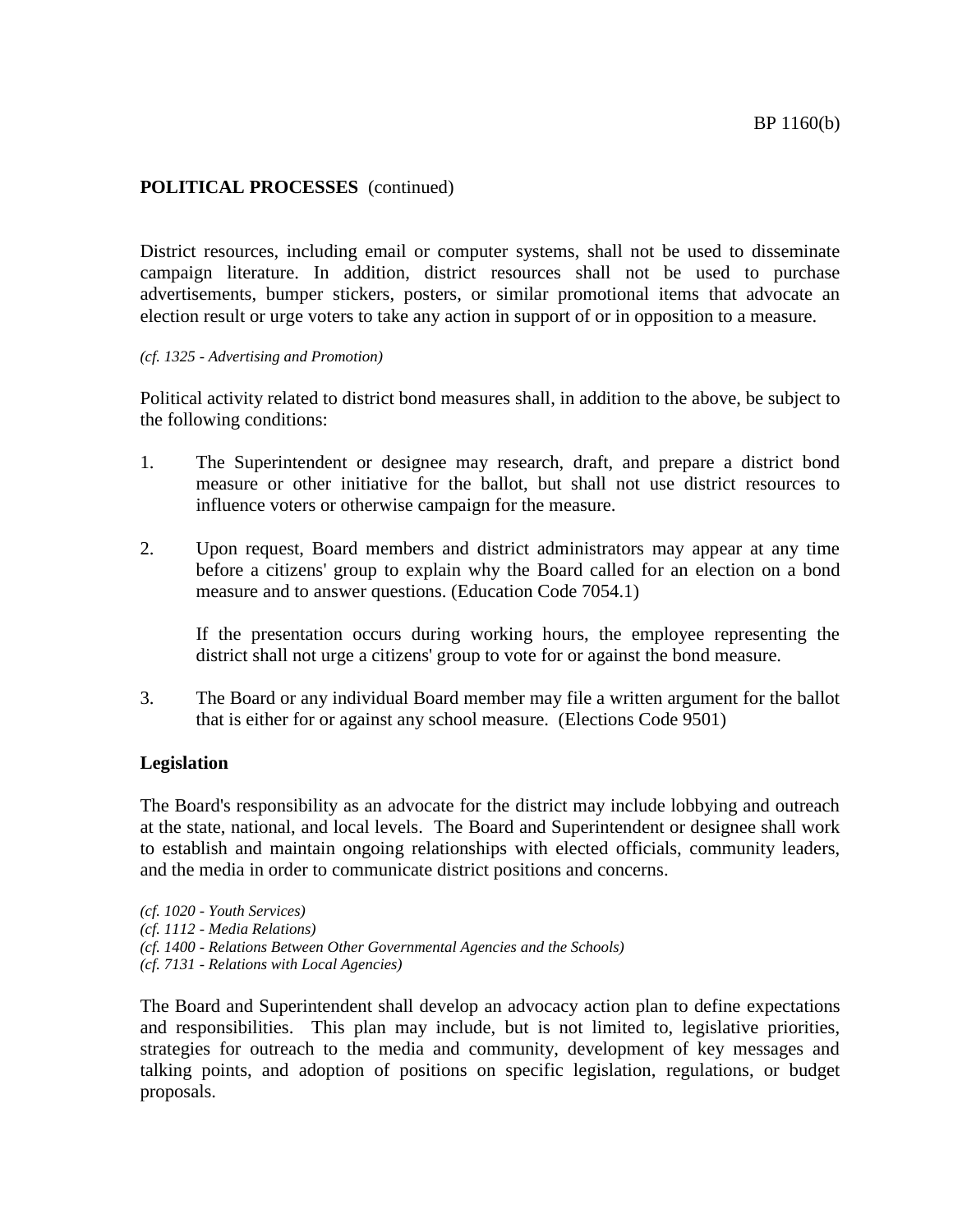## **POLITICAL PROCESSES** (continued)

In order to strengthen legislative advocacy efforts, the district may work with organizations and coalitions and may join associations whose representatives lobby on behalf of their members in accordance with Government Code 53060.5.

The district may provide fair and impartial information about legislative issues affecting schools and children and shall inform the community about its advocacy activities. However, informational materials about legislation shall not urge the public to lobby the legislature, Governor, or state agencies on behalf of the district.

As necessary, the Board may direct the Superintendent or designee to draft legislative or regulatory proposals which serve the district's interests.

### **Legal Advocacy**

The Board recognizes that some issues are more appropriately addressed judicially rather than legislatively. When a legal issue is likely to set a state or national precedent, the district may join with other districts or parties in order to resolve the issue through litigation or other appropriate means.

*(cf. 9124 - Attorney) (cf. 9321 - Closed Session Purposes and Agendas)*

#### **Political Forums**

Forums on political issues may be held in district facilities as long as the forum is made available to all sides of the issue on an equitable basis. (Education Code 7058)

*(cf. 1330 - Use of School Facilities)*

*Legal Reference: (see next page)*